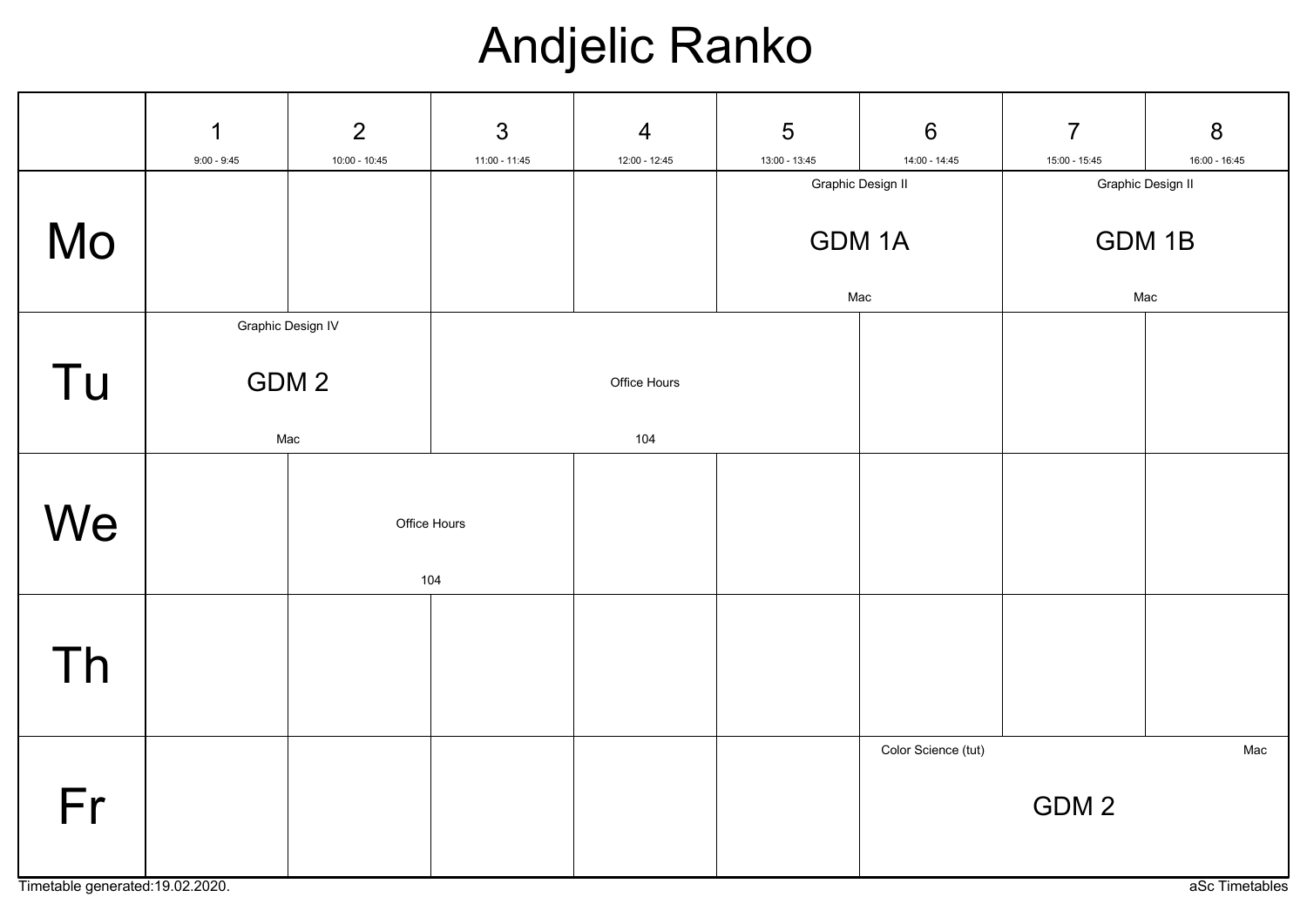# Klepo Emir

|    | $\mathbf 1$<br>$9:00 - 9:45$     | $\overline{2}$<br>$10:00 - 10:45$ | 3<br>$11:00 - 11:45$ | $\overline{4}$<br>12:00 - 12:45 | 5<br>13:00 - 13:45 | $6\phantom{1}6$<br>14:00 - 14:45 | $\overline{7}$<br>15:00 - 15:45 | 8<br>16:00 - 16:45 |
|----|----------------------------------|-----------------------------------|----------------------|---------------------------------|--------------------|----------------------------------|---------------------------------|--------------------|
|    | Photography II                   |                                   | Photography II (tut) |                                 |                    |                                  |                                 |                    |
| Mo |                                  | GDM 1A                            | GDM 1A               |                                 | Office Hours       |                                  |                                 |                    |
|    | Studio                           |                                   | Studio               |                                 | Studio             |                                  |                                 |                    |
|    | Photography II                   |                                   | Photography II (tut) |                                 |                    |                                  |                                 |                    |
| Tu | GDM 1B<br>GDM 1B<br>Office Hours |                                   |                      |                                 |                    |                                  |                                 |                    |
|    | Studio                           |                                   | Studio               |                                 | Studio             |                                  |                                 |                    |
|    | Photography IV                   |                                   | Photography IV (tut) |                                 |                    |                                  |                                 |                    |
| We |                                  | GDM <sub>2</sub>                  | GDM 2                |                                 |                    |                                  |                                 |                    |
|    | Studio                           |                                   | Studio               |                                 |                    |                                  |                                 |                    |
| Th |                                  |                                   |                      |                                 |                    |                                  |                                 |                    |
|    |                                  |                                   |                      |                                 |                    |                                  |                                 |                    |
| Fr |                                  |                                   |                      |                                 |                    |                                  |                                 |                    |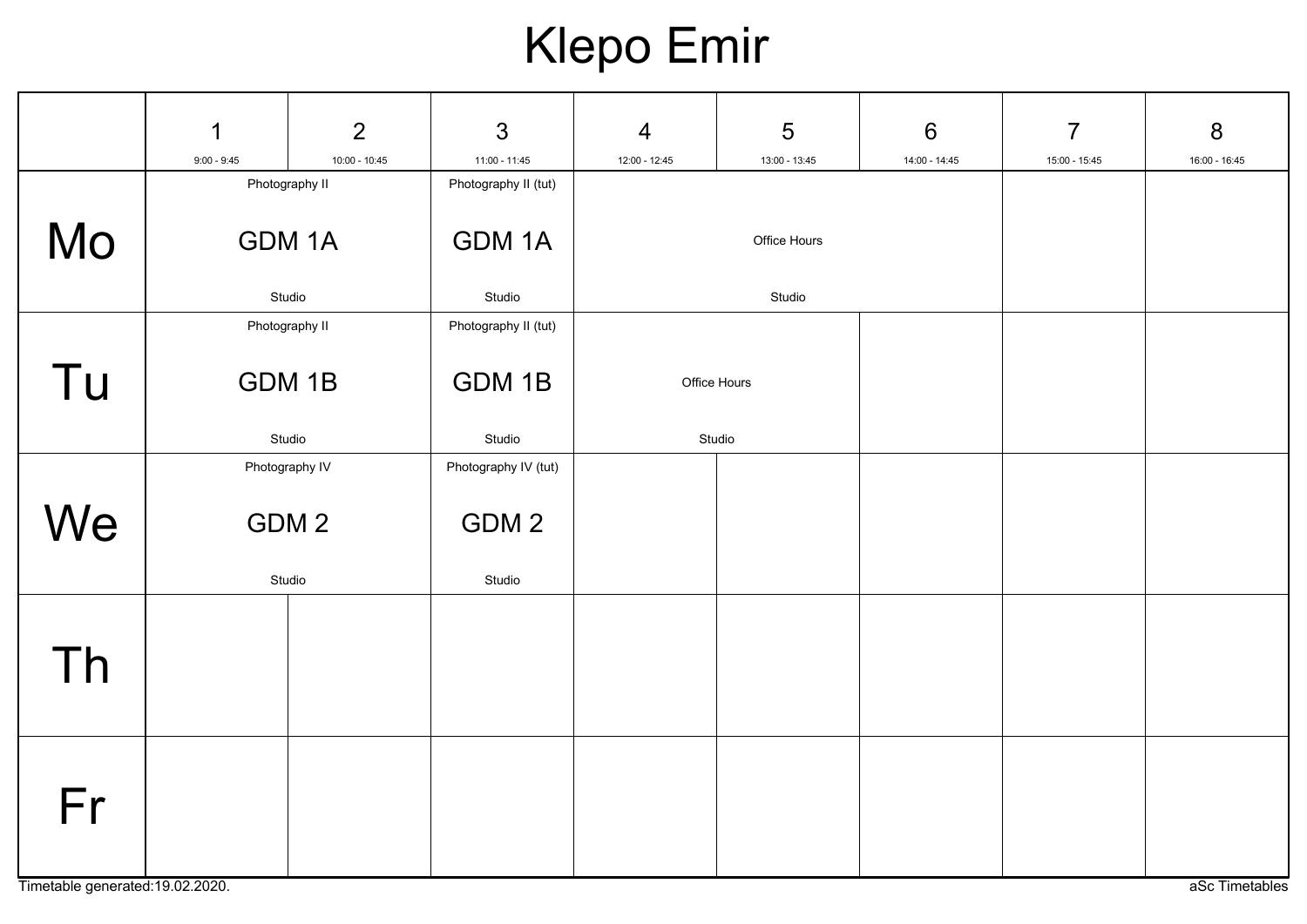# Mulabegovic Esad

|    | $\mathbf 1$<br>$9:00 - 9:45$ | $\overline{2}$<br>10:00 - 10:45 | $\mathfrak{S}$<br>$11:00 - 11:45$ | $\overline{4}$<br>12:00 - 12:45 | 5<br>13:00 - 13:45 | $6\,$<br>14:00 - 14:45 | $\overline{7}$<br>15:00 - 15:45 | 8<br>16:00 - 16:45 |
|----|------------------------------|---------------------------------|-----------------------------------|---------------------------------|--------------------|------------------------|---------------------------------|--------------------|
| Mo | Layout III<br>GDM 2<br>Mac   |                                 | Office Hours<br>110               |                                 |                    |                        |                                 |                    |
| Tu |                              |                                 |                                   |                                 |                    |                        |                                 |                    |
| We | Layout I<br>GDM 1A<br>Mac    |                                 | Layout I<br>GDM 1B<br>Mac         |                                 |                    |                        |                                 |                    |
| Th |                              |                                 |                                   |                                 |                    |                        |                                 |                    |
| Fr |                              |                                 |                                   |                                 |                    |                        |                                 |                    |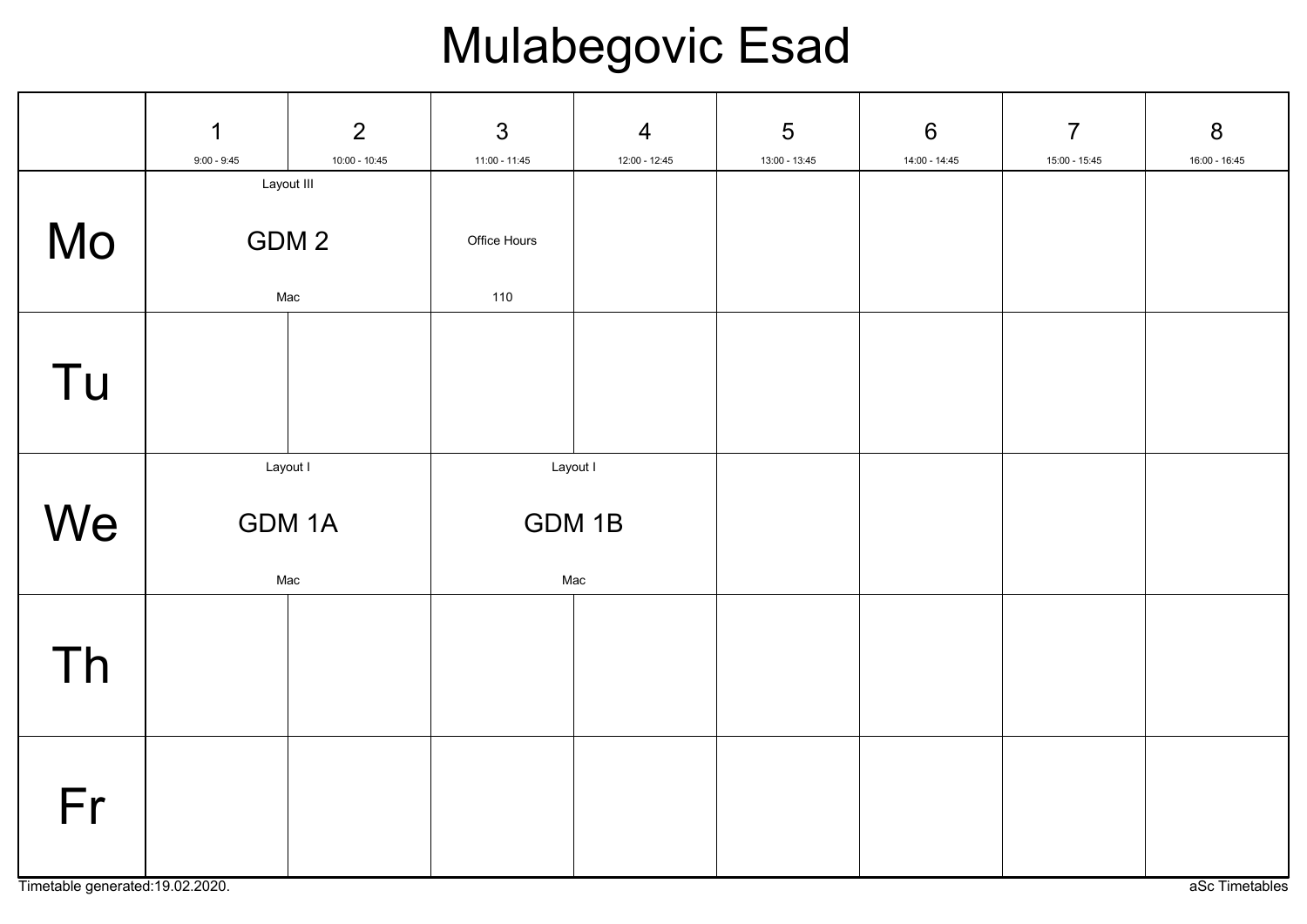### Avdic Azur

|                                        | $\mathbf 1$<br>$9:00 - 9:45$ | $\overline{2}$<br>$10:00 - 10:45$ | 3<br>11:00 - 11:45                          | $\overline{4}$<br>12:00 - 12:45 | 5<br>13:00 - 13:45                             | $6\phantom{1}6$<br>14:00 - 14:45            | $\overline{7}$<br>15:00 - 15:45          | 8<br>16:00 - 16:45                    |
|----------------------------------------|------------------------------|-----------------------------------|---------------------------------------------|---------------------------------|------------------------------------------------|---------------------------------------------|------------------------------------------|---------------------------------------|
| Mo                                     |                              |                                   | Layout III (tut)<br>GDM <sub>2</sub><br>Mac |                                 | Office Hours<br>105                            |                                             |                                          |                                       |
| Tu                                     |                              |                                   | Graphic Design IV (tut)<br>GDM 2<br>Mac     |                                 | Graphic Design II (tut)<br><b>GDM1A</b><br>Mac |                                             | Graphic Design II (tut)<br>GDM 1B<br>Mac |                                       |
| We                                     |                              |                                   | Office Hours<br>105                         |                                 |                                                | Photography II (tut)<br><b>GDM1A</b><br>Mac | Layout I (tut)<br>GDM 1B<br>Mac          | Photography II (tut)<br>GDM 1B<br>Mac |
| Th                                     |                              |                                   |                                             |                                 |                                                |                                             |                                          |                                       |
| Fr<br>Timetable generated: 19.02.2020. |                              |                                   |                                             |                                 |                                                |                                             |                                          | aSc Timetables                        |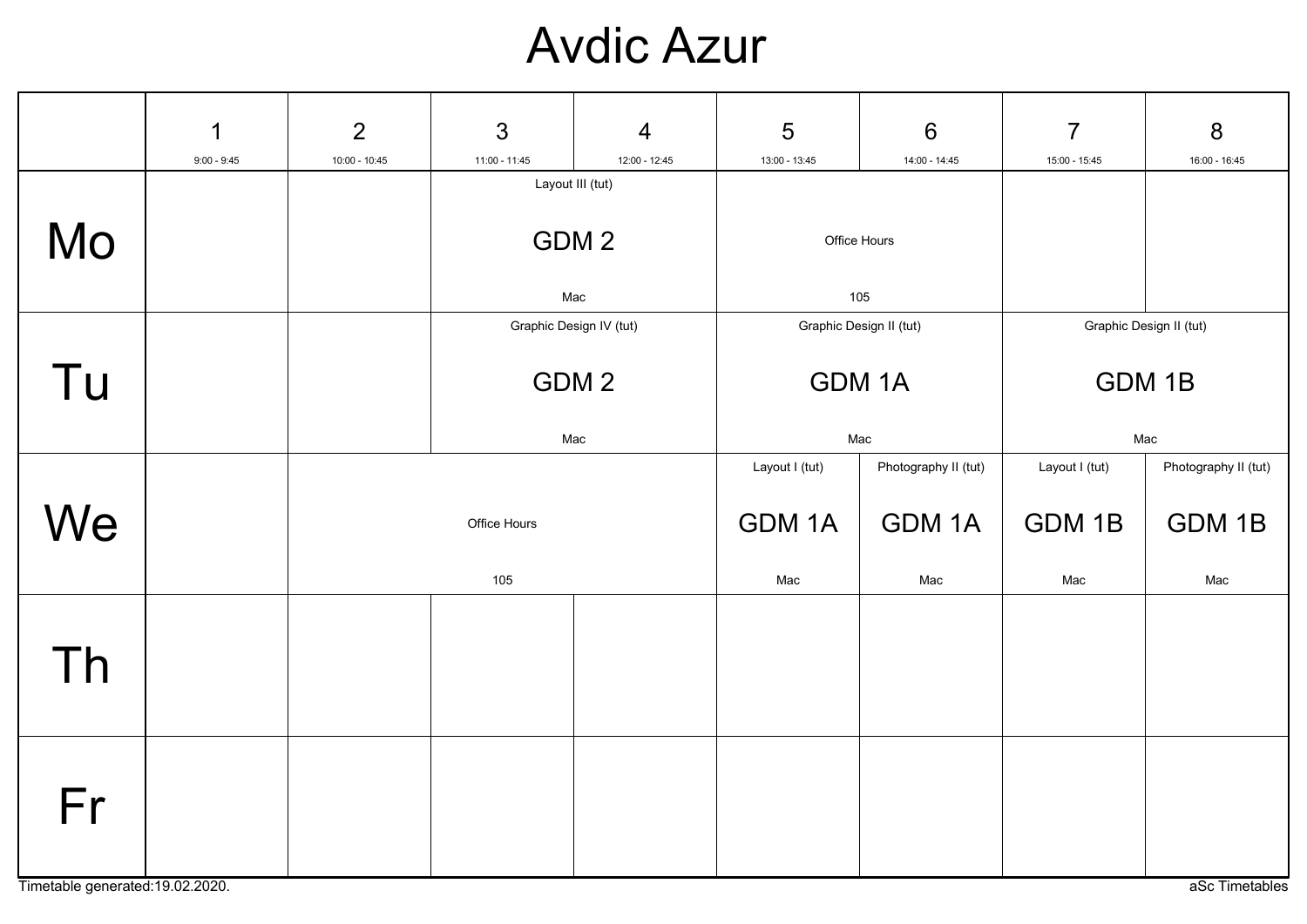### Durmisevic Edin

|    | 1<br>$9:00 - 9:45$                  | $\overline{2}$<br>10:00 - 10:45                   | $\mathfrak{S}$<br>11:00 - 11:45           | $\overline{4}$<br>12:00 - 12:45           | $\overline{5}$<br>13:00 - 13:45 | $6\phantom{1}6$<br>$14:00 - 14:45$              | $\overline{7}$<br>15:00 - 15:45 | 8<br>16:00 - 16:45 |
|----|-------------------------------------|---------------------------------------------------|-------------------------------------------|-------------------------------------------|---------------------------------|-------------------------------------------------|---------------------------------|--------------------|
| Mo |                                     |                                                   |                                           |                                           |                                 |                                                 |                                 |                    |
| Tu |                                     |                                                   |                                           |                                           |                                 |                                                 |                                 |                    |
| We |                                     |                                                   |                                           |                                           |                                 |                                                 |                                 |                    |
| Th | Applied Drawing II<br>GDM 1B<br>328 |                                                   | Applied Drawing II (tut)<br>GDM 1B<br>328 | Applied Drawing II<br><b>GDM1A</b><br>328 |                                 | Applied Drawing II (tut)<br><b>GDM1A</b><br>328 |                                 |                    |
| Fr |                                     | <b>Illustration II</b><br>GDM <sub>2</sub><br>Mac | Illustration II (tut)<br>GDM 2<br>Mac     | Office Hours<br>110                       |                                 |                                                 |                                 |                    |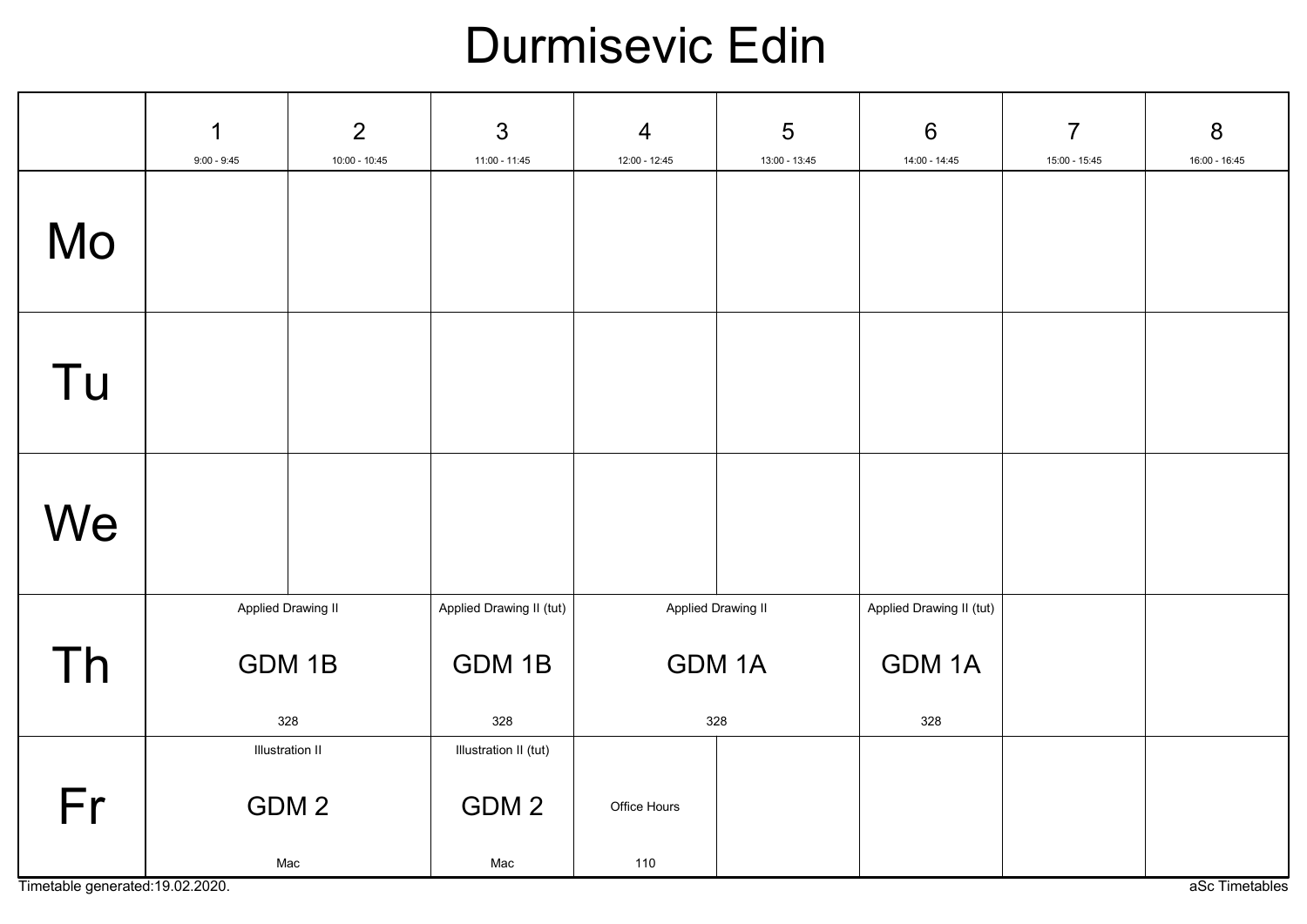#### Rovcanin Amra

|    | $\mathbf 1$<br>$9:00 - 9:45$      | $\overline{2}$<br>10:00 - 10:45         | $\mathfrak{S}$<br>$11:00 - 11:45$ | $\overline{4}$<br>$12:00 - 12:45$ | 5<br>13:00 - 13:45 | $6\,$<br>$14:00 - 14:45$ | $\overline{7}$<br>$15:00 - 15:45$ | $\bf 8$<br>16:00 - 16:45 |
|----|-----------------------------------|-----------------------------------------|-----------------------------------|-----------------------------------|--------------------|--------------------------|-----------------------------------|--------------------------|
| Mo |                                   |                                         |                                   |                                   |                    |                          |                                   |                          |
| Tu |                                   |                                         |                                   |                                   |                    |                          |                                   |                          |
| We |                                   |                                         |                                   |                                   |                    |                          |                                   |                          |
| Th | Web Technology II<br>GDM 2<br>Mac | Web Technology II (tut)<br>GDM 2<br>Mac |                                   | Office Hours<br>110               |                    |                          |                                   |                          |
| Fr |                                   |                                         |                                   |                                   |                    |                          |                                   |                          |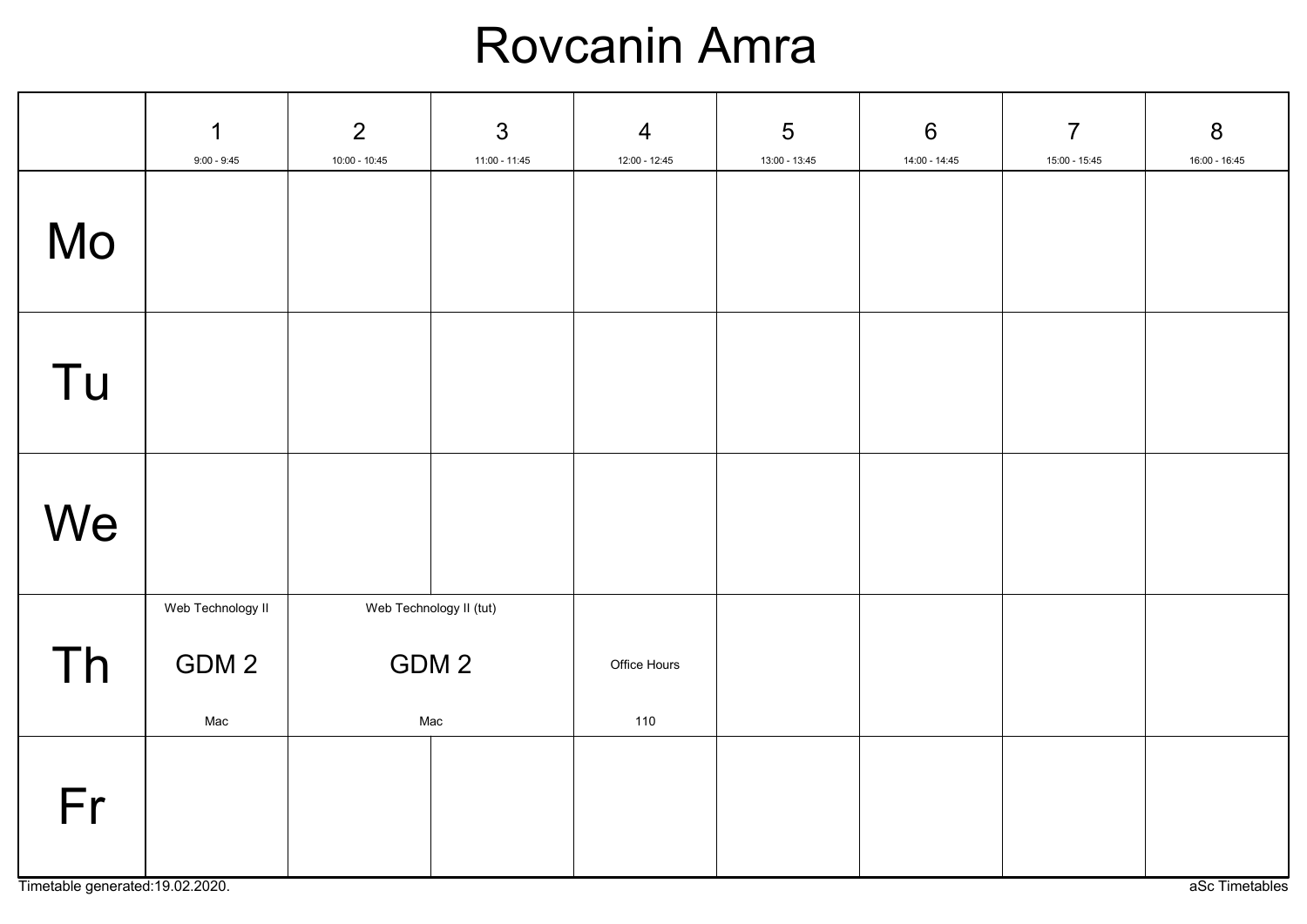## Murat Oner

|                                        | $\mathbf 1$<br>$9:00 - 9:45$ | $\overline{2}$<br>$10:00 - 10:45$ | $\mathfrak{S}$<br>11:00 - 11:45           | $\overline{4}$<br>12:00 - 12:45 | $5\phantom{1}$<br>13:00 - 13:45 | $6\phantom{1}6$<br>14:00 - 14:45 | $\overline{7}$<br>15:00 - 15:45 | $8\phantom{1}$<br>16:00 - 16:45 |
|----------------------------------------|------------------------------|-----------------------------------|-------------------------------------------|---------------------------------|---------------------------------|----------------------------------|---------------------------------|---------------------------------|
| Mo                                     |                              |                                   |                                           |                                 |                                 |                                  |                                 |                                 |
| Tu                                     |                              |                                   |                                           |                                 |                                 |                                  |                                 |                                 |
| We                                     |                              |                                   |                                           |                                 |                                 |                                  |                                 |                                 |
| Th                                     |                              |                                   |                                           |                                 |                                 |                                  |                                 |                                 |
| Fr<br>Timetable generated: 19.02.2020. |                              |                                   | Adv Reading II<br>GDM 1A<br>GDM 1B<br>123 |                                 |                                 |                                  |                                 | aSc Timetables                  |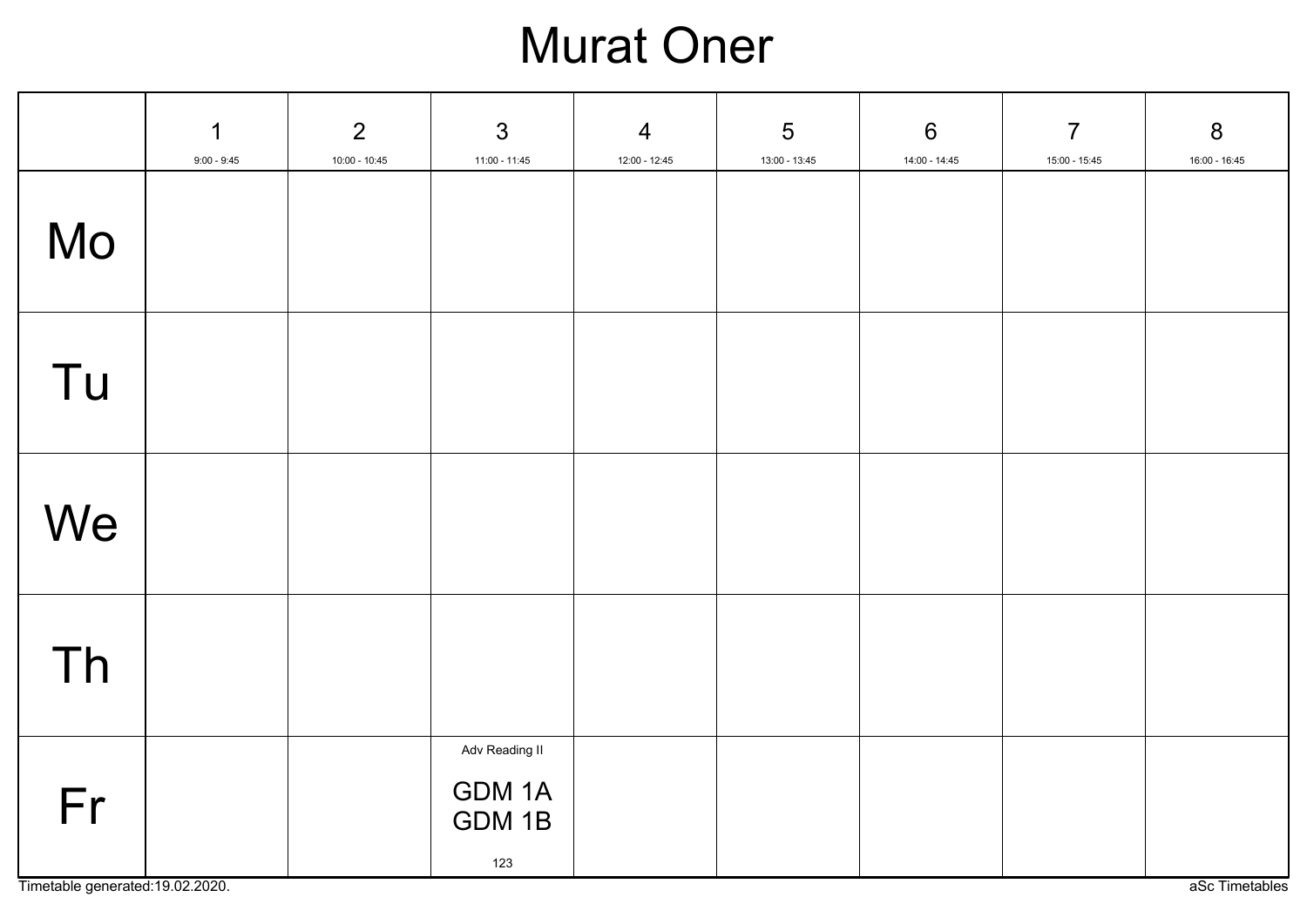### Kadusic Kenan

|                                        | $\mathbf 1$<br>$9:00 - 9:45$ | $\overline{2}$<br>$10:00 - 10:45$       | $\mathfrak{S}$<br>11:00 - 11:45 | $\overline{4}$<br>12:00 - 12:45 | 5<br>13:00 - 13:45 | $6\phantom{1}6$<br>14:00 - 14:45 | $\overline{7}$<br>15:00 - 15:45                                 | $\boldsymbol{8}$<br>16:00 - 16:45 |  |
|----------------------------------------|------------------------------|-----------------------------------------|---------------------------------|---------------------------------|--------------------|----------------------------------|-----------------------------------------------------------------|-----------------------------------|--|
| Mo                                     |                              |                                         |                                 |                                 |                    |                                  |                                                                 |                                   |  |
| Tu                                     |                              |                                         |                                 |                                 |                    |                                  |                                                                 |                                   |  |
| We                                     |                              |                                         |                                 |                                 |                    |                                  |                                                                 |                                   |  |
| Th                                     |                              |                                         |                                 |                                 |                    |                                  |                                                                 |                                   |  |
| Fr<br>Timetable generated: 19.02.2020. | Adv Reading II (tut)         | GDM 1A/GDM 1B<br>English Group 1<br>123 |                                 |                                 |                    |                                  | Adv Reading II (tut)<br>GDM 1A/GDM 1B<br>English Group 2<br>123 |                                   |  |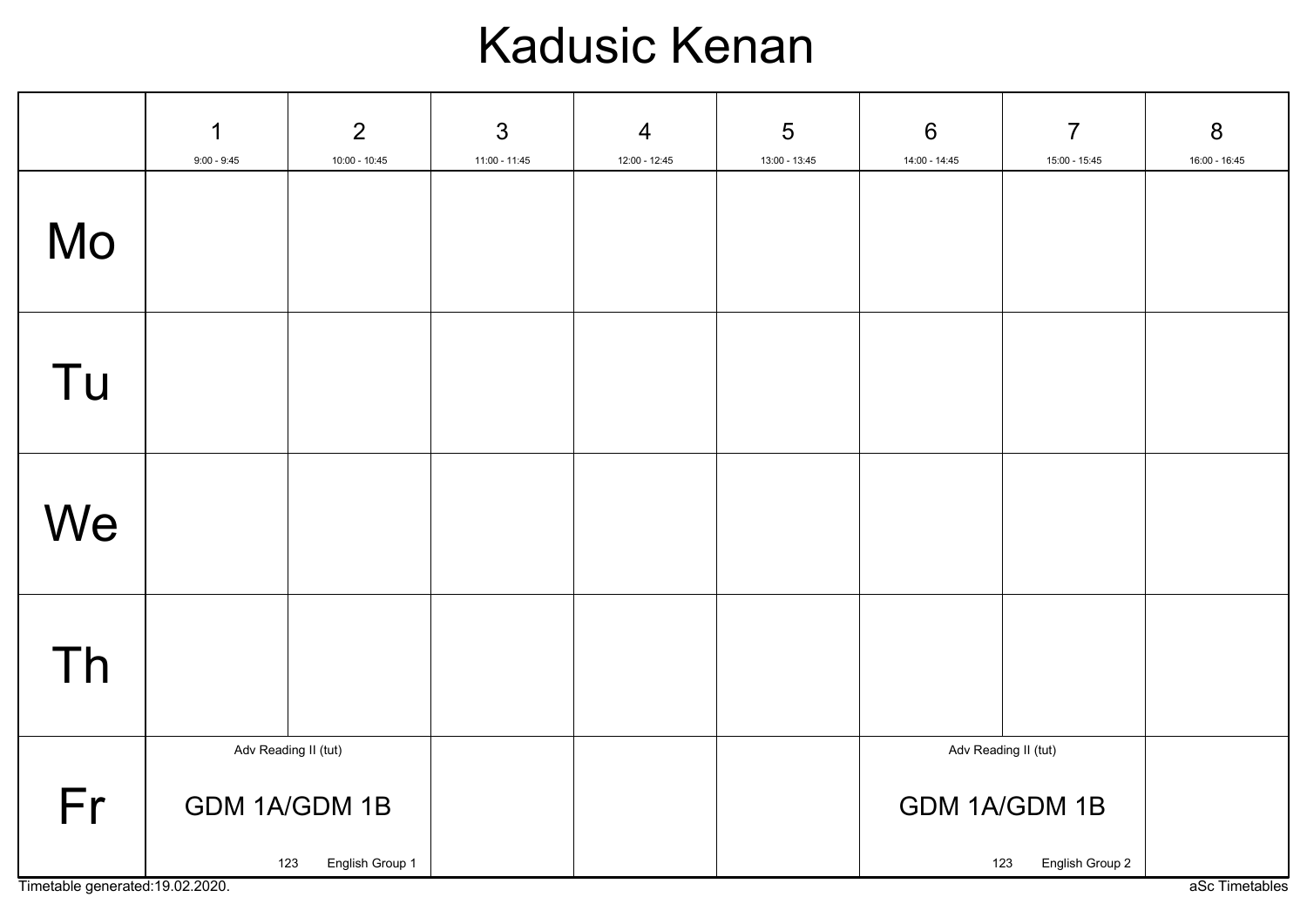## Burina Elmida

|    | 1<br>$9:00 - 9:45$ | $\overline{2}$<br>$10:00 - 10:45$ | $\mathfrak{S}$<br>11:00 - 11:45 | $\overline{4}$<br>12:00 - 12:45 | 5<br>13:00 - 13:45     | 6<br>14:00 - 14:45     | $\overline{7}$<br>15:00 - 15:45 | $\boldsymbol{8}$<br>16:00 - 16:45 |
|----|--------------------|-----------------------------------|---------------------------------|---------------------------------|------------------------|------------------------|---------------------------------|-----------------------------------|
| Mo |                    |                                   |                                 |                                 |                        |                        |                                 |                                   |
| Tu |                    |                                   |                                 |                                 | German II (tut)<br>224 | GDM 1B<br>German Group | GDM 1A<br>323                   | German II (tut)<br>German Group   |
| We |                    |                                   |                                 |                                 |                        |                        |                                 |                                   |
| Th |                    |                                   |                                 |                                 |                        |                        |                                 |                                   |
| Fr |                    |                                   |                                 |                                 |                        |                        |                                 |                                   |